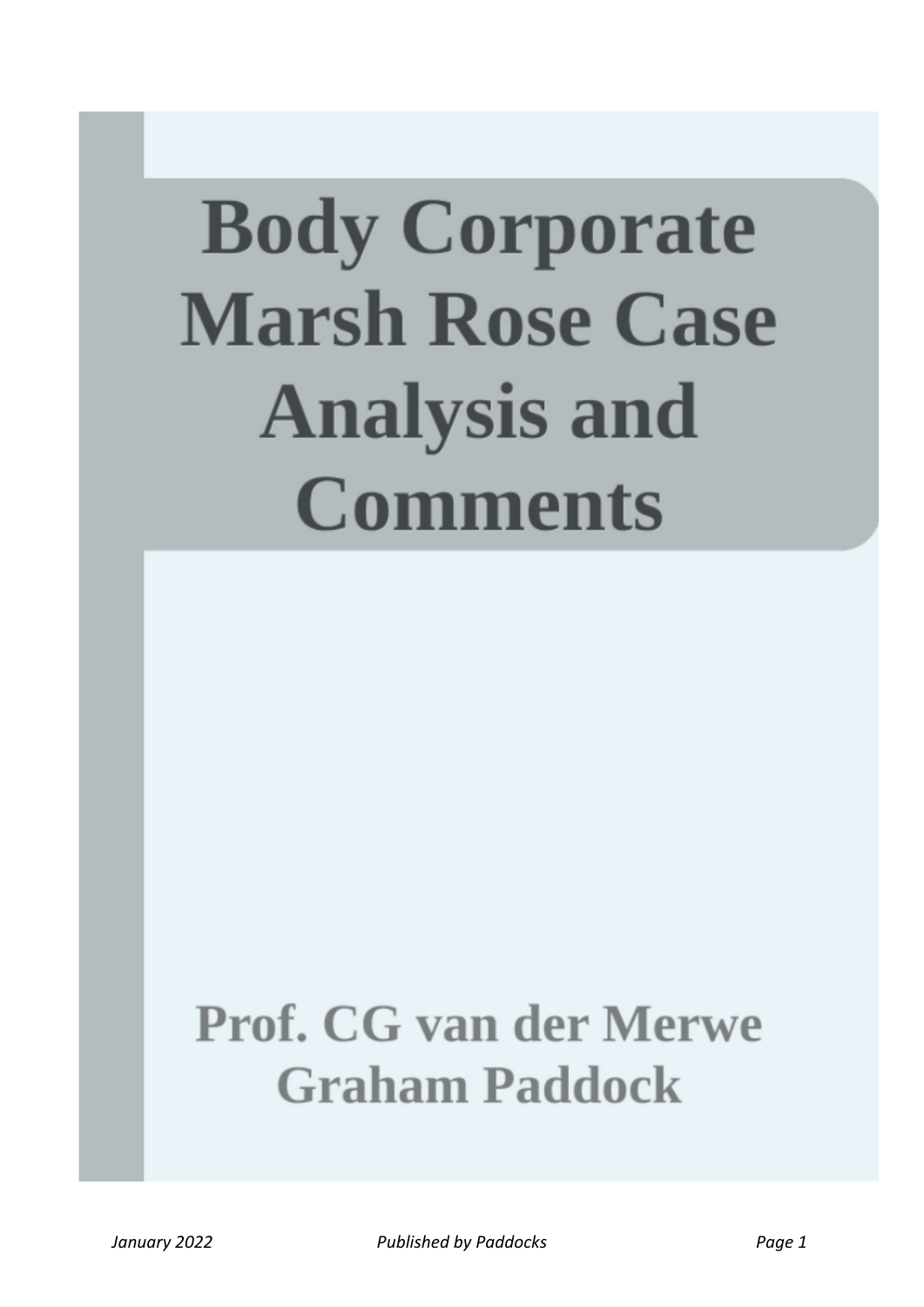# THE BODY CORPORATE MARSH ROSE (SECTIONAL SCHEME NUMBER: **269/2012) v ARNO STEINMULLER, THE STANDARD BANK OF SOUTH AFRICA** LIMITED and HAASBROEK & BOEZAART ATTORNEYS INC. CASE NUMBER: **A5002/2020**

Analysis and Comments by Prof. CG van der Merwe and Graham Paddock

# **MAJORITY (BINDING) JUDGMENT: MATOJANE, J WITH NICHOLS, AJ CONCURRING**

## **A. Introduction and Background Facts (pars 1 to 11)**

The Marsh Rose body corporate appealed to the Gauteng High Court against an earlier judgment given by a single judge. The appeal court had to interpret section  $15B(3)(a)(i)(aa)$  of the Sectional Titles Act 95 of 1986. The court considered whether the single judge in the earlier case was entitled to assess whether the security in the form offered by Steinmuller, the first respondent, was sufficient to oblige the body corporate to issue a clearance certificate.

Steinmuller had purchased unit 24 Marsh Rose at a judicial auction on 30 January 2018. The body corporate's view was that he had agreed in the purchase contract to pay all amounts outstanding by the unit owner to the body corporate. It refused to issue a levy clearance certificate until he paid R312 903,21, which it alleged was owed by the owner. Steinmuller disputed the amounts the body corporate claimed. This amount included unpaid contributions (levies), a judgment debt and untaxed legal costs, all of which the body corporate alleged were due by the owner. The body corporate argued that if taxation of the legal fees was required, this should be done before issue of a levy clearance.

In April 2018 the body corporate reduced its claim to R295 044,81, and Steinmuller again disputed the amount and tendered security of R150 000,00, which the body corporate refused. In February 2019, Steinmuller demanded copies of the body corporate's ledger account for the owner as well as minutes and resolutions relevant to the raising of levies and interest charged from 2014 to the date of demand. The body corporate refused to supply these, on the basis that Steinmuller was not yet the registered owner of the unit he had purchased.

Steinmuller applied to a single judge for an order directing the body corporate to issue the clearance on provision of security held by his attorney. The judge agreed with Steinmuller and made an order obliging the body corporate to issue the clearance once he provided R250 000,00 to be held by his attorney as security, unconditionally and irrevocably promised to the body corporate as security for its claim, which it was to pursue by litigation or arbitration within 10 days. The body corporate appealed against the single judge's order.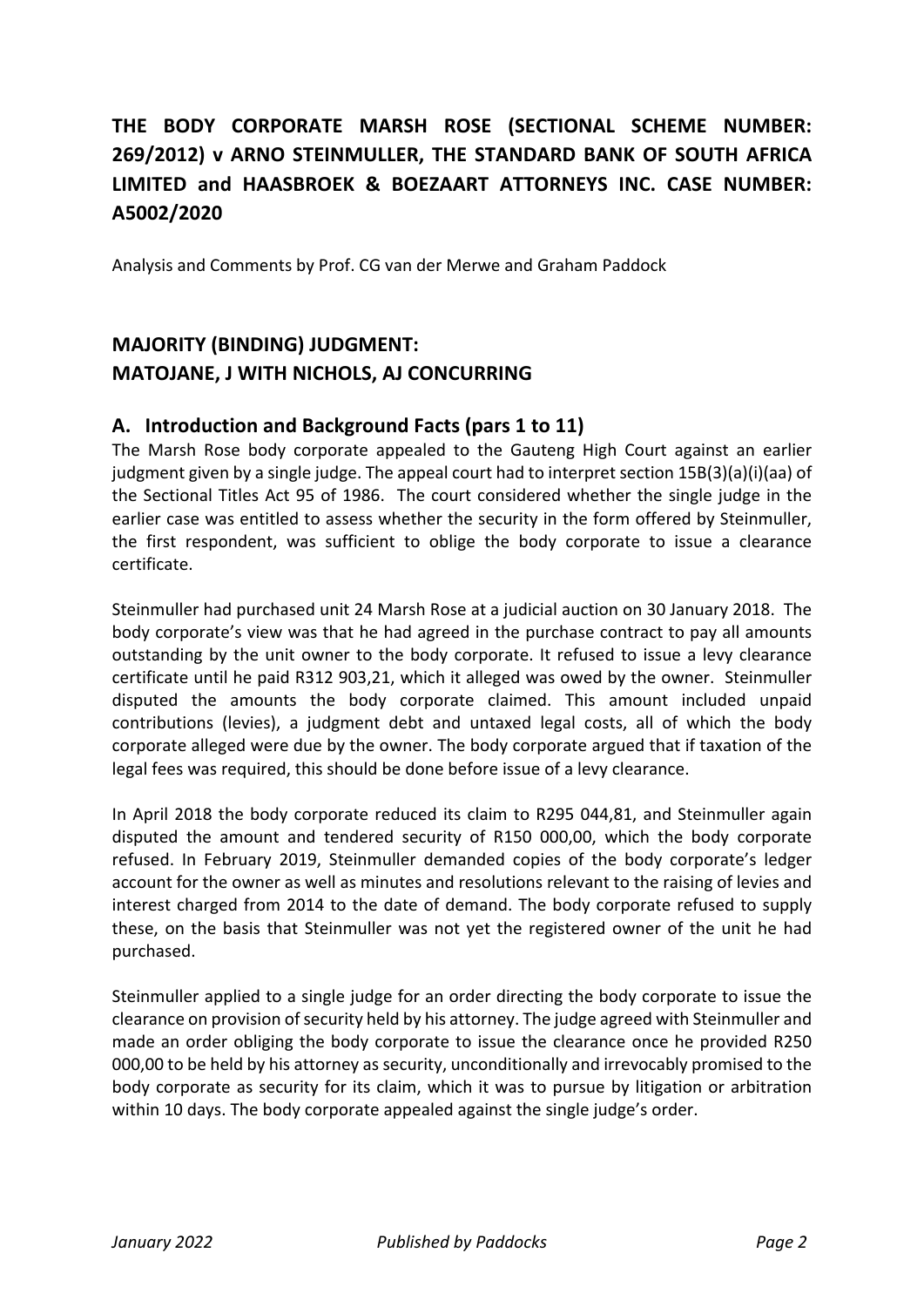#### **Comments and queries:**

- a) There is no mention of the appeal court asking for evidence that the levies were validly raised by reference to budgets or trustee resolutions, nor any discussion of Steinmuller's entitlement to inspect these documents; however, the majority judges did find that the body corporate had failed to prove that the levies were due (see E12 below).
- b) An open question is why Steinmuller did not apply under the Promotion of Access to Information Act to get access to the documents he needed to protect his rights.
- c) The type of security ordered by the single judge is, in our view, an entirely reasonable way of securing a disputed debt, giving the body corporate security for the purposes of releasing the unit from the embargo without prejudicing its right to recover all amounts proved due in respect of the unit as at the time of the transfer from the previous owner

# **B.** Applicant's Case (pars 12 to 14)

The body corporate argued that:

(1) The "amounts due" in terms of section  $15B(3)(a)(i)(aa)$  include any amounts owing to it, no matter how they may be comprised, and

(2) Where there is dispute as to any amount, the amount due should first be determined and payment made or provision made for such payment before the issue of a clearance certificate. The judge rejected these interpretations, stating that Parliament did not intend to oblige the payment of unlawfully raised charges.

The body corporate submitted that the R250 000,00 security ordered should have included an additional sum of R43 380,09 in respect of the legal costs of the judgment it had obtained.

#### **Comments:**

- a) It is only the body corporate that can 'determine' the amount of its claims it can recover from the owner for the legal costs it incurred—by requiring the attorneys who charged the costs to have them taxed or by obtaining the owner's agreement to the amounts.
- b) Only if these amounts are taxed or agreed when the request for a levy clearance is made can they be considered to be part of the moneys due to the body corporate by the transferor.

# **C.** Court's examination of Section 15B(3)(a)(i)(aa) (pars 15 to 20)

The majority of appeal judges found that section  $15B(3)(a)(i)(aa)$  of the Sectional Titles Act allows for security as an alternative to payment, a business-like and common sense provision, based on a reasonable apprehension by Parliament that amounts may be disputed. They pointed out that any other interpretation would allow bodies corporate to frustrate transfer on the basis of unlawful claims, which could not have been the legislature's intention.

The judges also noted that the body corporate could have joined parties other than Steinmuller to its action for recovery of the arrear contributions.

#### **Comments:**

a) The majority judges' mention of the body corporate's right to join other parties echoes the single judge's earlier order item 4, where the body corporate was required to act against Steinmuller 'and any other party...'. The judge confirmed that the body corporate's statutory rights of recourse for unpaid amounts are against the owner of unit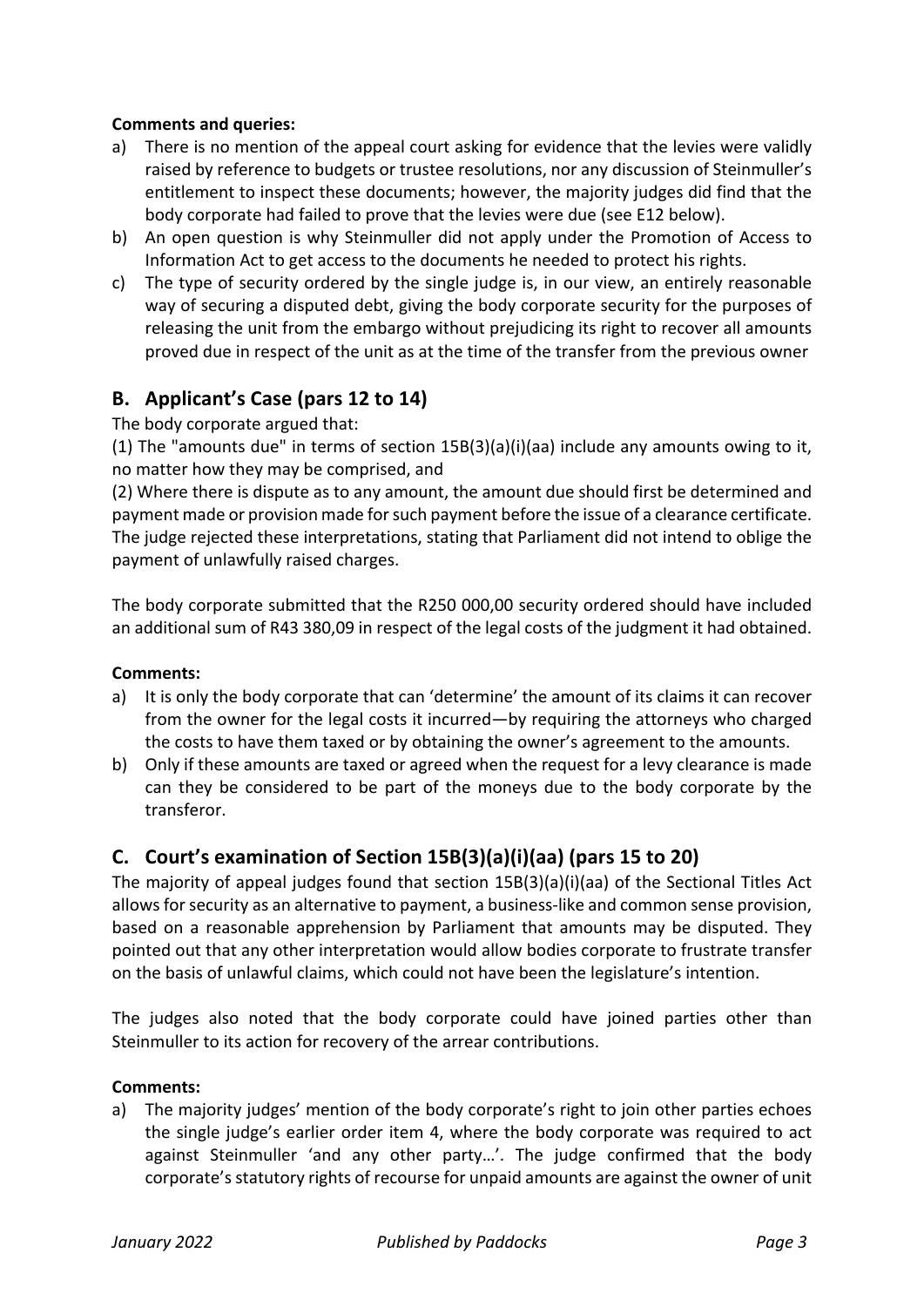24 and these remain intact and actionable. It could exercise its embargo to prevent transfer to Steinmuller, but it could also take action against the owner to recover the full amount, or any balance Steinmuller did not pay.

- b) Section  $15B(3)(a)(i)(aa)$  provides the body corporate with an embargo against transfer of a unit, but only to the extent that moneys are actually due in respect of that unit. It is not a provision that allows a body corporate to require payment of any claim that is not determined, in the case of a claim for legal fees, by owner agreement or taxation. Even before 2016, when PMR 25(5) came into effect, accounts for legal fees could only be recovered from the body corporate if they were taxed or agreed. The body corporate could agree a fee and pay it, but in the absence of the owner's agreement it could not recover the amount from the owner until the account had been taxed to confirm that the charges were not excessive.
- c) The body corporate was able to appeal the judgment of the single judge as an interested party, but it did not have a direct claim against Steinmuller, only the statutory right to frustrate his taking transfer from the owner by refusing to issue the clearance.

# **D.** The issue of security (pars 21 to 24)

The judges confirmed that the Sectional Titles Act does not specify the form of security. The majority judges held that the body corporate must:

- (a) act in good faith in accepting or rejecting an offer of security;
- (b) exercise a real discretion, and
- (c) not act in a manner that prejudices the owner.

The judges cited:

- the *Mkontwana* case, in which the Constitutional Court, for an analogous provision, held that a dispute on clearance figures can and should be adjudicated.
- the **Koumantarakis** Group case to show the body corporate's obligation to act honestly and reasonably in rejecting an offer of security.
- the **YST Properties** case to show that Steinmuller could not pay the amounts without reversing the onus of proof.

After confirming that the order of the single judge required the determination of both the correct amount and the party liable to pay it, the judges confirmed that they found the single judge's order to be reasonable and gave their view that it should have satisfied the body corporate.

#### **Comments:**

- a) It is an open question why the body corporate did not, before or after the sale in January 2018, exercise its common law right to have its legal costs taxed, so as to convert them into liquid (determined) claims.
- b) These were claims that the lawyers had against the body corporate, which could only be debited to the owner's account once they had been taxed or agreed. This process would not have cost the body corporate anything, and would have determined the amounts of its claims, making them certain and collectable.
- c) Having contractually assumed liability for the debts of the owner, Steinmuller had a right to ensure that the full amount claimed was legally due.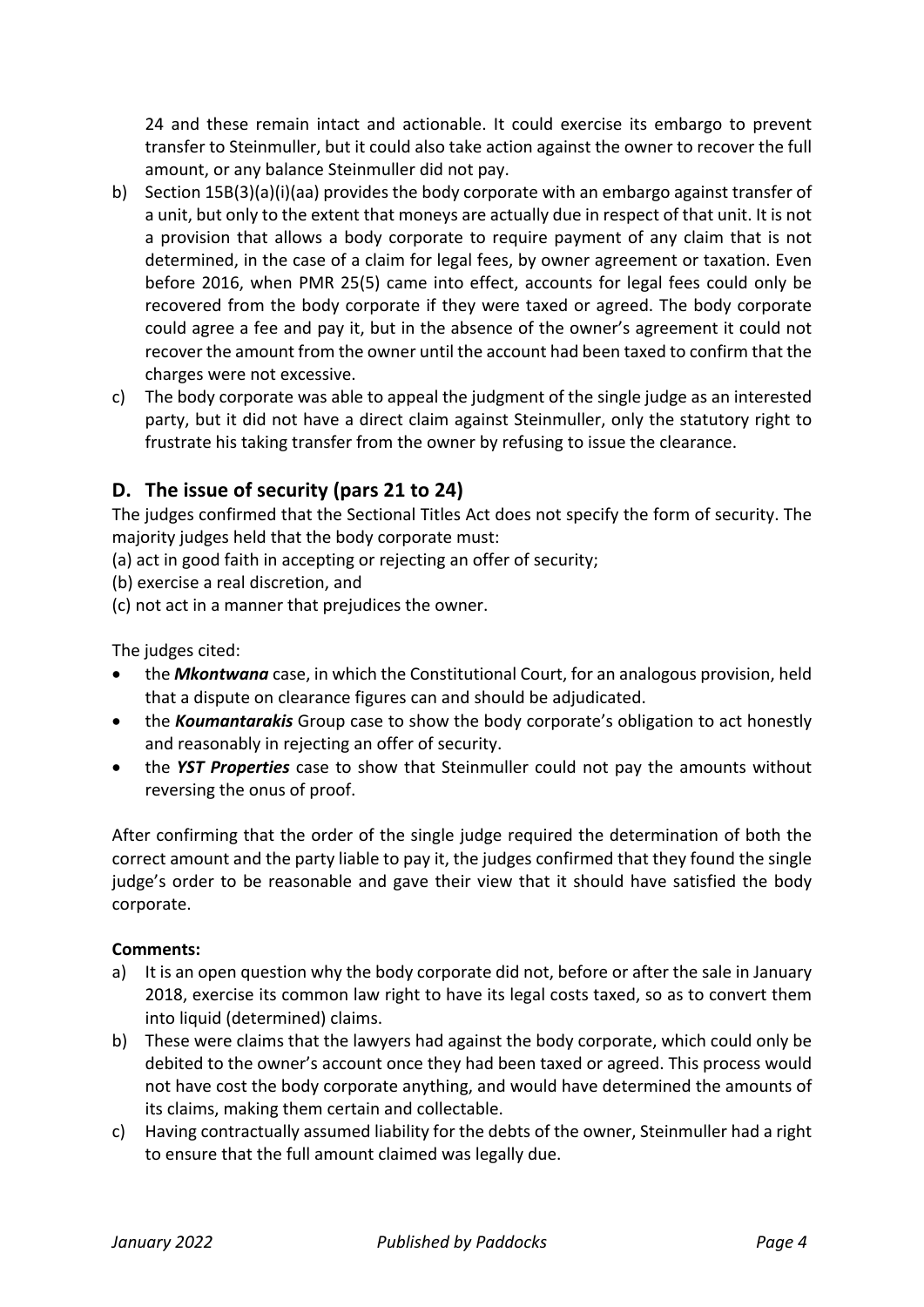d) The judges effectively confirmed that the phrase "*all moneys due to the Body Corporate*" in section 15B(3)(a)(i)(aa) must not be interpreted as "all amounts the body *corporate claims are outstanding"* but as "all amounts that are legally due and payable."

## **E.** Liability for levies and other costs (pars 25 to 34)

The majority judges:

- 1. found that the body corporate had unlawfully debited amounts to the owner's account, prejudicing the owner's interests.
- 2. recorded the body corporate's concession that its claim against Steinmuller was limited to arrear levies that accrued prior to the commencement of the case heard by the single judge;
- 3. recorded the body corporate's argument that it could withhold the clearance until actual payment;
- 4. drew a distinction between liability for levies (contribution), which they held were an incident of ownership, and the liability for legal costs;
- 5. recorded that the body corporate's prior judgment against the owner was for the legal costs, which they found were not a burden on the unit, like arrear levies, *'as the nature* of the debt has changed' to a personal debt;
- 6. found that once the body corporate had obtained a judgment for the costs these were then due only by the judgment debtor in terms of the judgment. These costs were no longer covered by section  $15B(3)(a)(i)(aa)$  and the body corporate could not claim them from Steinmuller:
- 7. found that the collection and legal costs of R57 395.89, not having been taxed or agreed, were not due and were unlawfully levied as they did not comply with PMR 25(5) (which they incorrectly cited as section 25(5) of the STSMA);
- 8. found that the body corporate was not entitled to charge interest on un-taxed legal fees and that these amounts were not due until taxed, when they could be debited to the owners' account;
- 9. found that the body corporate had incorrectly calculated the interest debited to the owner's account—a total of R142 810,25 charged over 4 years and nine months. It had unlawfully deviated from the court order and charged 24% per annum compounded monthly, rather than the rate of 9% simple interest ordered by the court, which resulted in a breach of the 'in duplum' rule, i.e. the interest had exceeded the capital amount due;
- 10. found that the body corporate had failed to substantiate or prove any claim for interest;
- 11. found that the body corporate had failed to prove authority to charge inflated interest;
- 12. found that the body corporate had failed to prove that the levies were due;
- 13. queried why the body corporate was claiming levies from Steinmuller when the Sectional Titles Schemes Management Act allowed it to approach the CSOS for recovery of these amounts from the owner, and
- 14. found that the single judge was entitled to assess and decide what security was appropriate.

#### **Comments:**

- a) In this case 'unlawfully' means without legal authorisation in terms of the relevant laws.
- b) The statement in par 26: *'I digress to observe that the appellant conceded that it had no claim* against the first respondent save for arrear levies at the commencement of the *hearing in the court below,'* records a statement that we believe is wrong in principle.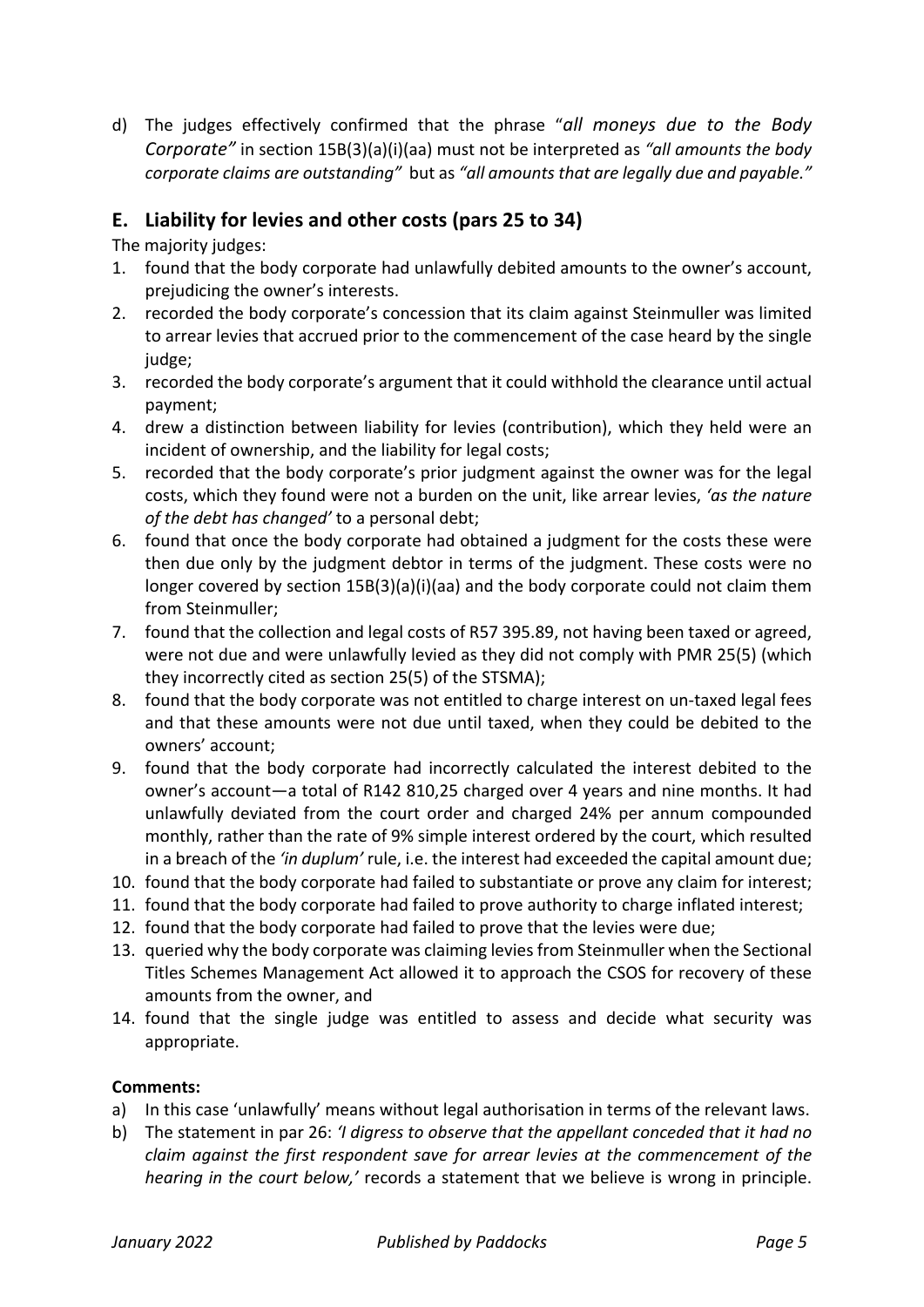The body corporate never had any claim against Steinmuller, whose obligation arose as a term of his contract to purchase the property on judicial auction when he undertook the obligation to pay all amounts due by the owner of section 24.

#### **F. Dismissal of claim (par 35)**

The judges dismissed the appeal with costs.

# DISSENTING (NON-BINDING) JUDGMENT BY ADAMS, J

#### **G. Introduction (par 36)**

The dissenting appeal judge disagreed that the appeal should be dismissed. In his view the body corporate was entitled to refuse to issue a clearance if, in its view, any monies were due to it in respect of the unit.

He expressed his view that section  $15B(3)(i)(aa)$  of the Sectional Titles Act does not allow of an order such as the single judge gave—it was not in his view a 'competent order'.

#### **Comment:**

The judge did not, at this point, motivate his view that the order of the single judge was not competent. However, his views in this regard are set out in pars 51 to 64, dealt with below.

#### **H. Unlawfulness of charges (par 37)**

The dissenting judge stated that he was not convinced that the charges raised by the body corporate were unlawful. In his view it was unlawful that charges had not been paid. He said that even if the body corporate's entitlement to payment of some of the amounts was disputed, it was still "entitled to insist on payment of the amounts due in respect of the unit, before *issuing* a clearance certificate".

#### **Comments:**

- a) The dissenting judge did not specify whether it was the levies, and/or the interest and/or the legal charges to which he referred in these statements.
- b) He did not give reasons for his views, or address the issues raised in the majority judgment, which held that some of these amounts were not due.

#### **I.** Must the body corporate issue a clearance if there is a dispute? (par 38)

The dissenting judge identified what he considered to be the 'real issue' as being whether the body corporate could be compelled to issue a clearance before payment of the amounts due. He identified what he considered to be 'the question' as 'What should happen in the event of *the transferee of the Unit not accepting – either wholly or in part – the amount which the Body Corporate claims to be due in respect of the Unit? Can the transferee, for example, insist on the transfer being registered before the dispute is resolved on the understanding that the dispute and the payment will be resolved later?'*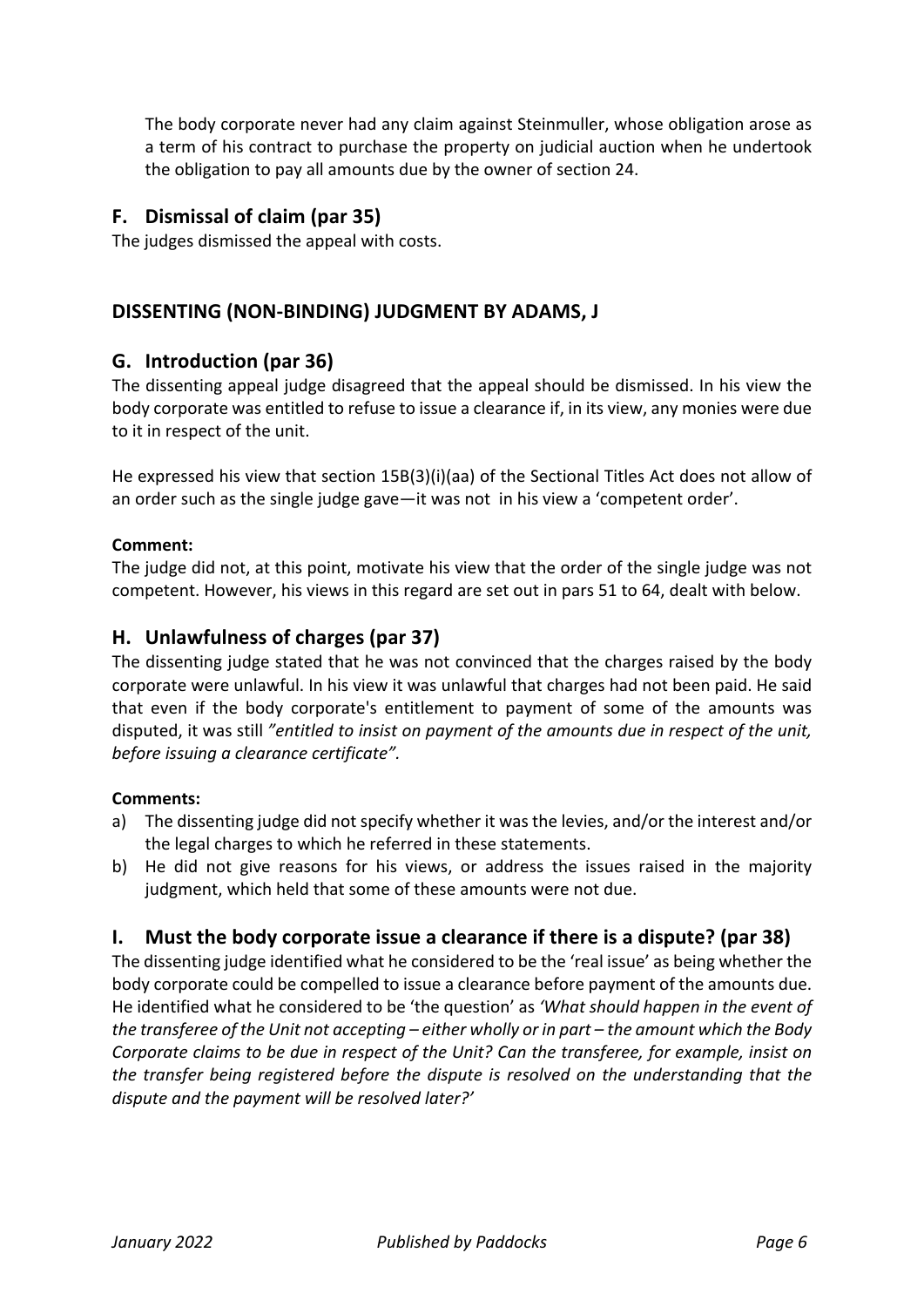#### **Comment:**

In this paragraph the dissenting judge made no reference to the provision for security, as an alternative to payment, in section  $15B(3)(i)(aa)$  of the Sectional Titles Act, but this issue is dealt with later in pars 51 to 64.

# **J. Background facts (pars 39 to 45)**

The dissenting judge confirmed the purchase of the unit at a sale in execution on 20 January 2018 for R970 000,00. The body corporate had required payment of R312 903,21 before a clearance would be issued, including a sum to cover levies and other charges for a few months in advance. Steinmuller on 19 February 2018 formally disputed these charges and demanded full particulars of how the sum was arrived at. The body corporate's attorneys refused to give the requested information.

On 17 April 2018 Steinmuller obtained a reconciliation showing that R295 044.81 was outstanding, R17 858,40 less than the original amount quoted, which the judge considered understandable, as the original figure included estimated future levies and charges. The reconciliation amount comprised levies, CSOS Levies, special levies of R103 324,35; water consumption and sewerage services of R31 52,02; an 'arrear cost liability' of R12 264,25; interest of R97 137,55 and legal fees of R50 615,65, debited from 14 May 2014 until 14 April 2018. Of the reconciliation amount, Steinmuller contended that R203 397,53 had either been unlawfully debited to the owner's account or was not due by him. He disputed the 'arrear cost liability' and 'legal fees' on the basis that the body corporate was not entitled to debit these to the owner's the account without being authorised.

#### **Comments:**

- a) The dissenting judge records the body corporate's refusal to give Steinmuller the information he required without comment. Our view is that he was entitled to such information, not as an owner but as a person who had a genuine financial interest in ensuring that he paid no more than he was legally obliged to pay.
- b) The judge referred to the levies and charges as being "*the usual type of levies and charges* raised by Body Corporates", but did not suggest that the 'arrear cost liability' was a charge the body corporate was entitled to raise in terms of the scheme's rules.

# **K.** Legal charges and interest (pars 46 to 48)

The dissenting judge recorded his disagreement with the majority view that the un-taxed legal charges should not have been included in the payments demanded by the body corporate under s  $15B(3)(a)(i)(aa)$ . He cited as support for his view the judgment in **Barnard NO v Regspersoon van Aminie en 'n Ander** in which the SCA held that legal costs were covered by this provision. He rejected the argument that the legal costs should have been taxed, but agreed that if Steinmuller insisted on taxation, then that could and should have been done, but before the clearance certificate was issued. He then suggested that this issue is not clear, but that it is not absolutely certain that the majority should have upheld Steinmuller's objection.

The judge confirmed that Steinmuller questioned the total interest charged, alleging a breach of the *in duplum* rule. He stated that he was not convinced on this point. He referred to Steinmuller's allegation that about R55 000,00 of the body corporate's claim had prescribed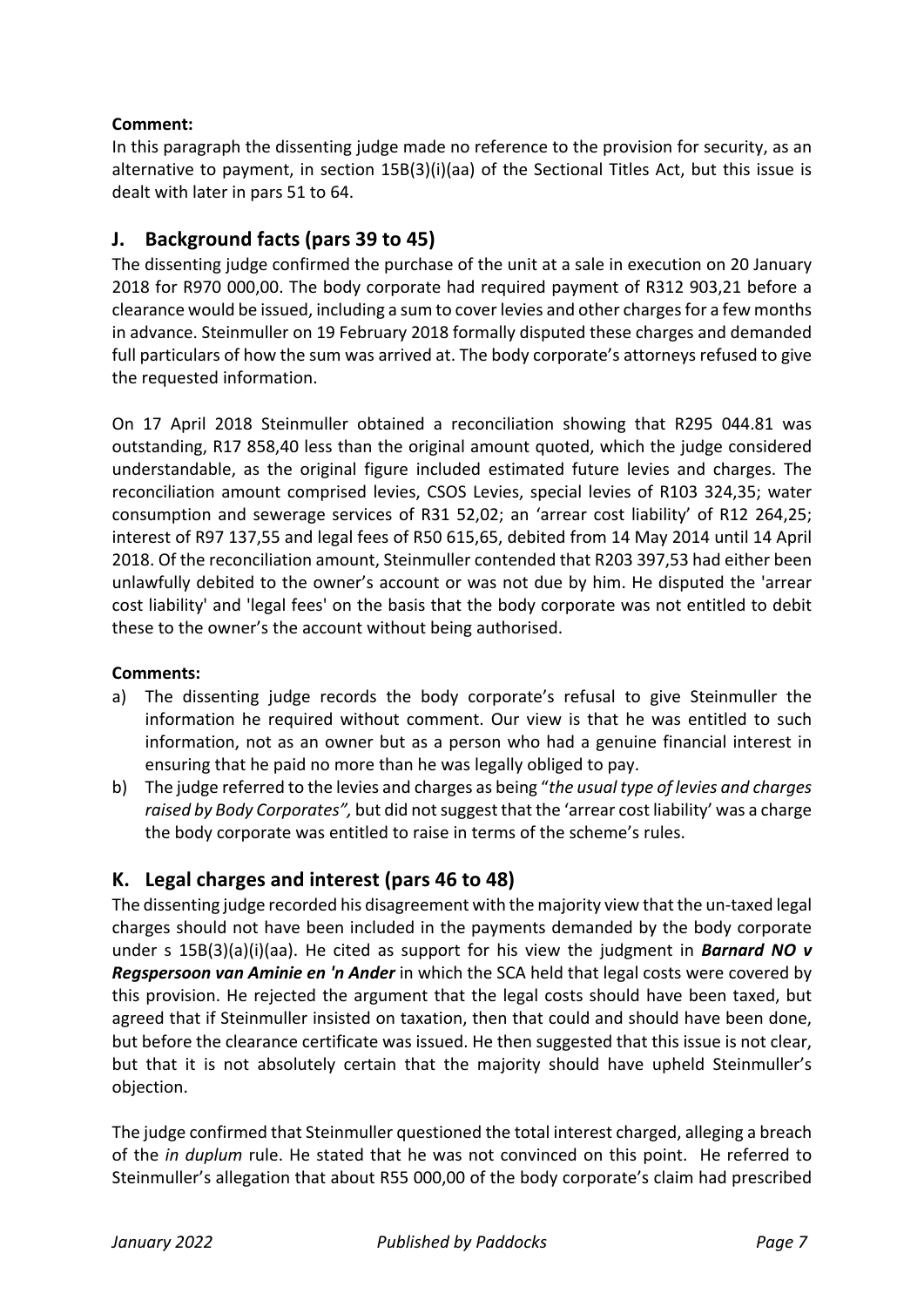and pointed out that the body corporate had obtained judgment against the owner for R43 270,03 on 25 June 2015, which he considered evidence that prescription did not apply.

#### **Comments:**

- a) The judge relied on *Barnard NO v Reaspersoon van Aminie en 'n Ander 2001 (3) SA 973* **(SCA)**, without noting that this judgment was delivered before 7 October 2016, when the current Sectional Titles Schemes Management Act and its prescribed rules became applicable.
- b) When the judge states, in par 47, that "this issue" is not clear-cut, it is not clear whether he was referring to either or both of the issues of inclusion of the legal costs in the body corporate's claim or the body corporate's obligation to tax the costs if required to do so, both of which he dealt with in par 46.
- c) It would have been helpful, in understanding the dissenting judge's views in regard to interest charged, if he had disclosed the basis on which he came to his conclusions.

#### **L.** Dissenting judge's conclusions on merits (pars 49 and 50)

The dissenting judge gave his view, but without deciding the point, that the body corporate was entitled to require payment of, R312 903,21, or an amount close to that, rather than the amount of R250 000,00 that he stated the trial court had decided was the maximum it could recover, and gave his view that Steinmuller should have paid this amount before demanding the issue of a clearance certificate.

The judge suggested that, alternatively, Steinmuller should have brought an application for a declaratory order.

The judge explained that it 'weighed heavily' on his mind that the order of the single judge had unfairly deprived the body corporate of its protection under s  $15B(3)(a)(i)(aa)$ , and even worse, the body corporate had not been paid since April 2014.

#### **Comments:**

- a) The judge's view that "R312 903,21 or an amount close to that" should have been paid prior to issue of a clearance certificate under protest ignores the points made in the majority judgment in this regard in par 23. As this dissenting view is a direct contradiction of findings in the binding majority judgment, it should have been supported by contrary findings of fact or an alternative application of the law. As expressed, this was simply another unmotivated expression of disagreement, similar to the judge's earlier statements that he remained unconvinced on issues and his stated views that certain issues were not as clear-cut as Steinmuller contended they were.
- b) The single judge required the provision of security for R250 000,00, but did not decide that the body corporate's claim was limited to this amount.
- c) The judge's suggestion that Steinmuller should have approached the court for a declaratory order ignores the fact that the body corporate was the only party that could have arranged for taxation of the accounts rendered to it for legal services, and it failed to do this over an extended period.
- d) In our view the single judge's order did not deprive the body corporate of any protection under the law. It simply required the body corporate to prove the amounts it alleged were 'due' to it. Furthermore, the dissenting judge's concern with the fact that the body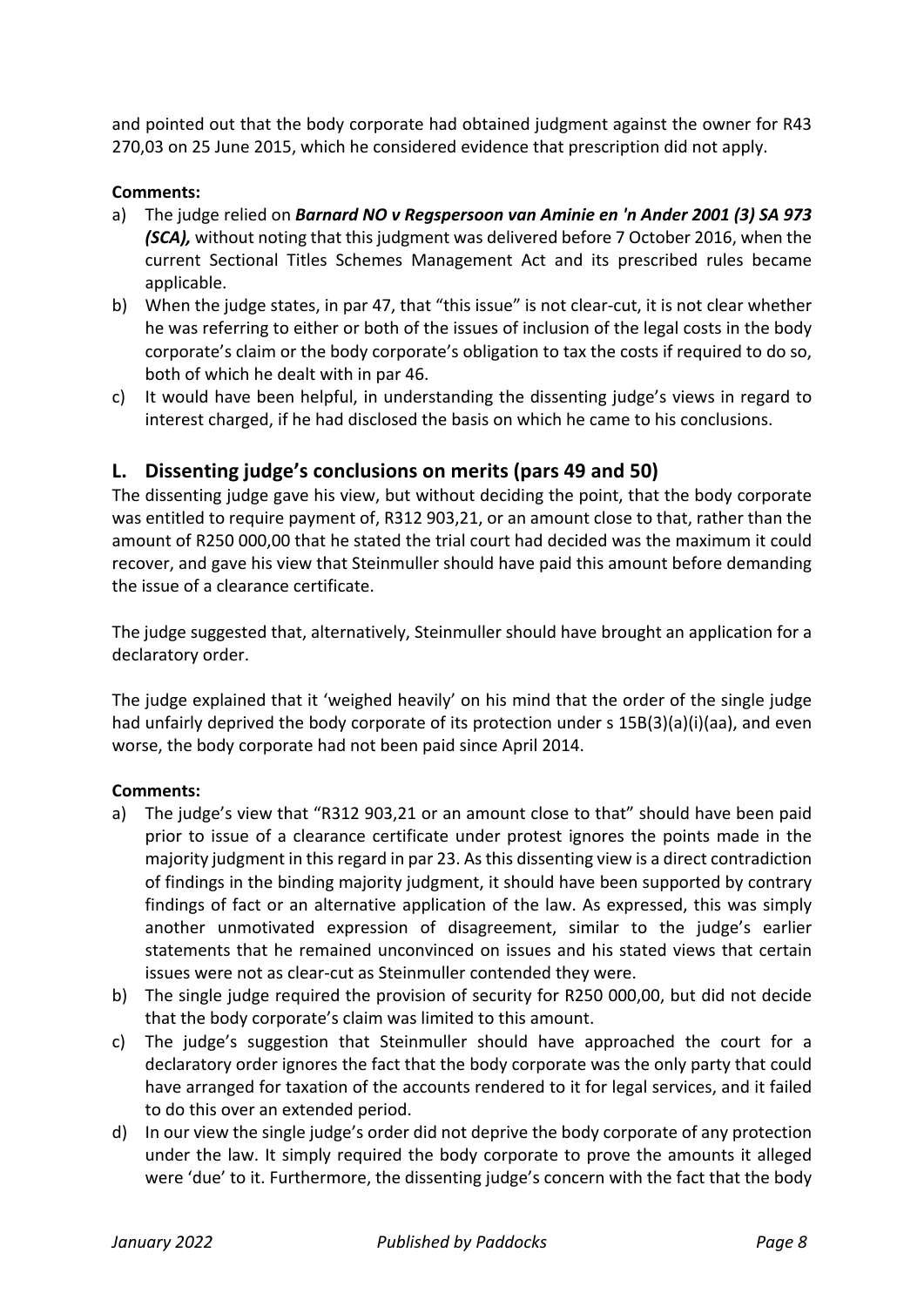corporate had not been paid for a long time was inappropriate, as it was the owner, not Steinmuller, who failed to pay whatever contributions and charges were in fact due.

# **M.** Inappropriateness of order issued by the single judge (pars 51 to 65)

The dissenting appeal judge stated that Section  $15B(3)(a)(i)(aa)$  requires that transfer of a unit not be registered "unless the body corporate has certified that all moneys due to it by the *transferor in respect of the said unit have been paid."* This, he contended, supported his interpretation that "The Body Corporate is the entity who must indicate whether monies are *due* to it and how much. And only when all that money, as indicated by the Body Corporate to *be due to it, has been paid, can the registration of the transfer proceed. If not, then the transfer shall not be registered."*

The judge confirmed that his interpretation of Section  $15B(3)(a)(i)(aa)$  is that *"payment of monies due to the Body Corporate shall always and inevitably be preceded by the registration* of the transfer - that is how the section is constructed and what its words say." He compared the body corporate's embargo on transfer of a unit in terms of the section to the rights of a secured creditor. He referred to *Nel NO v Body Corporate of the Seaways Building and* Another. His interpretation of this case is that "the practical effect of the section is that a body corporate will be paid before transfer of immovable property is effected."

The judge referred to *First Rand Bank Ltd v Body Corporate of Geovy Villa* to support his view that the body corporate could compromise its claim when there is a dispute as to its entitlement, but it is not obliged to do so.

The judge expressed his concern with the difficulties experienced by bodies corporate in recovering money from owners who default on their financial obligations. Citing the **Tswane City** v **Blair Athol case**, he expressed his view that the majority decision was not a sensible interpretation of the section, but lead to an un-businesslike result.

The judge's conclusion was that it makes no business sense that: "an amount due to the Body *Corporate, which changes and increases on a monthly basis, can and should be allowed to be* the subject of a dispute and litigation before being paid, whilst at the same time the transferee of a unit is allowed effectively to be exempted from paying his dues to the BC."

The judge concluded that the interpretation put on the section by the majority could not possibly have been the intention of the legislature. He expressed his agreement with the body corporate's argument that 'provision for payment' does not equate to the posting of security for payment subject to certain conditions. His view was that the wording of the section requires actual payment.

Finally, the dissenting appeal judge stated that he would have upheld the body corporate's appeal and dismissed the application with costs.

#### **Comments:**

a) In referring to the *Nel v Seaways* case, the dissenting judge ignored the changes in the law brought into effect by the Sectional Titles Schemes Management Act in 2016.